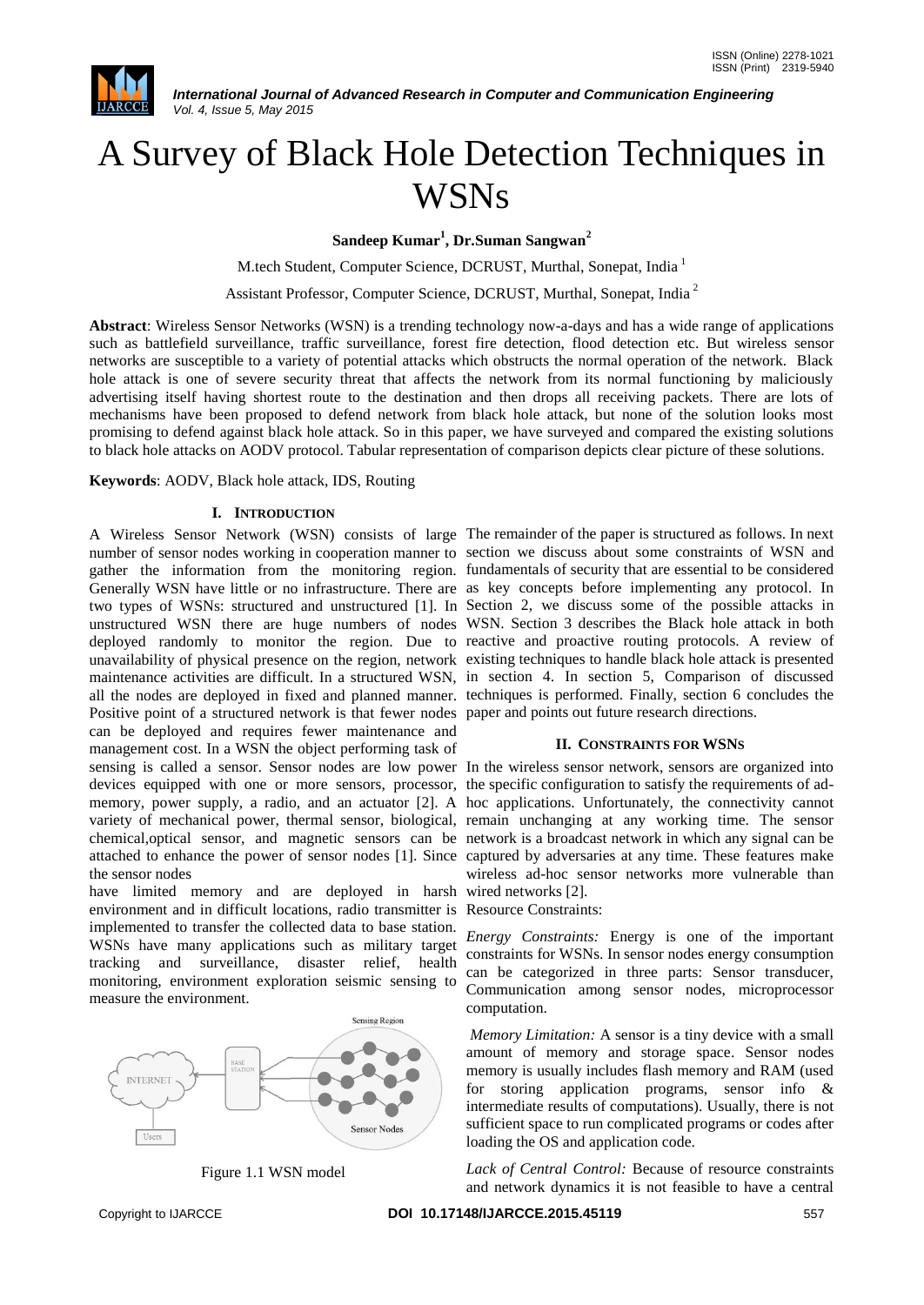

point of control in sensor networks. Therefore security solutions must be decentralized and nodes must be able to achieve security [5].

*Remote Locations:* As sensor nodes are deployed in hardto-reach locations so it will be infeasible to continuously monitor and protect the nodes from attacks. That why it will be difficult maintain a secure network.

*Error-prone Communication:* Unreliable communication is a dangerous threat to sensor security. Packets in WSNs may be lost due to collision, channel errors or routing paths (e.g. the shortest path or the most stable path) to the failures. This may interfere with security mechanisms.

## **III.FUNDAMENTALS OF NETWORK SECURITY**

Computer and network security is the collection of all policies, mechanisms, and services that protect a computer system or network from unauthorized access or unintended destination node. A more delicate form of this attack is use. So, to ensure Network as secure some security known as the grayhole attack, where the malicious node mechanisms are applied that are Non-repudiation, intermittently drops the data packets thereby making its Integrity, Availability, Privacy, Confidentiality, detection even more difficult [4]. Authorization, Authentication, Freshness[3].

## **IV.ATTACKS IN WSN**

There are different kinds of attacks possible by malicious nodes to harm the network and make the network unreliable for communication and proper functioning. Some of such kinds of attacks are:

- a) *Jamming*: Jamming attack is related with disrupting or interfering the radio frequencies used by sensor nodes. Attacker may get physical access to some nodes and creates jam in the network to disrupt the network. Jamming attack come under physical layer attack.
- b) *Tampering:* Refers to gaining physical access to a set of sensors by tampering with their hardware configuration and making nodes to act as adversary node. Tampering is possible at physical layer.
- c) *Sybil Attack:* Sybil attack is defined as a malicious device illegitimately taking on multiple identities. In Sybil attack an adversary can appear to be in multiple places at the same time. A single node presents multiple identities to other nodes in the sensor network either by fabricating or stealing the identities of authenticated nodes. It is a Network layer attack.
- d) *Wormhole attack:* Wormhole attack is a critical attack in which the attacker records the packets (or bits) at one location in the network and tunnels those to another location. This generates a false scenario that the original sender is in the neighbourhood of the wormholes in a sensor network. The tunneling or retransmitting of bits could be done selectively.
- area within a WSN.
- Copyright to IJARCCE **DOI 10.17148/IJARCCE.2015.45119** 558

sensor network through a compromised node or malicious node. A compromised node is placed at the center or any respective position, which looks attractive to neighboring nodes and attracts nearly all the traffic of surrounding nodes that was destined for a base station.

Black hole attack:

# **V. BLACK HOLE ATTACK**

In this attack, a malicious node falsely advertises optimal destination node during the path-finding process (in reactive routing protocols), or in the route updates messages (in proactive routing protocols). The intention of the malicious node could be to hinder the path-finding process or to intercept all data packets being sent to the



Figure 2. Black Hole Attack

- Black hole attacks are classified into two categories:
	- *Single Black Hole Attack*: In single black hole attack only one node act as malicious or compromised node which misbehaves within the network. It is also known as black hole attack with single malicious node.
	- *Collaborative Black Hole Attack:* In collaborative black hole attack multiple nodes behaves as malicious node in the network and work in co-operative manner. It is also known as the black hole attack with multiple malicious nodes.

# **VI.SURVEY OF BLACK HOLE DETECTION TECHNIQUES**

remote location. The tunnelling procedure forms for detecting black hole node. The detection is based on e) *Hello Flood Attack:* Hello flood attack uses HELLO Table. The table manages the record of time of Reply. A packets as a weapon to convince the sensors in WSN. black hole node will send a route reply message without In this type of attack an attacker with a high radio checking the routing table as the legitimate node normally transmission range (termed as a laptop-class attacker) does. This reduced reply time is used to detect the black and processing power sends HELLO packets to a hole node. To improve the security further, the destination number of sensor nodes which are dispersed in a large sequence number is checked with the threshold value, f) *Black hole:* In Black hole attacks, a malicious node detects black hole attack but also improves the overall acts as a black hole to attract all the traffic in the performance. Limitation is that it cannot prevent the S. A. Arunmozhi et.al. [4] Discussed a defence scheme the timing information and destination sequence numbers that is maintained in the Neighbourhood Route Monitoring which is dynamically updated. This protocol not only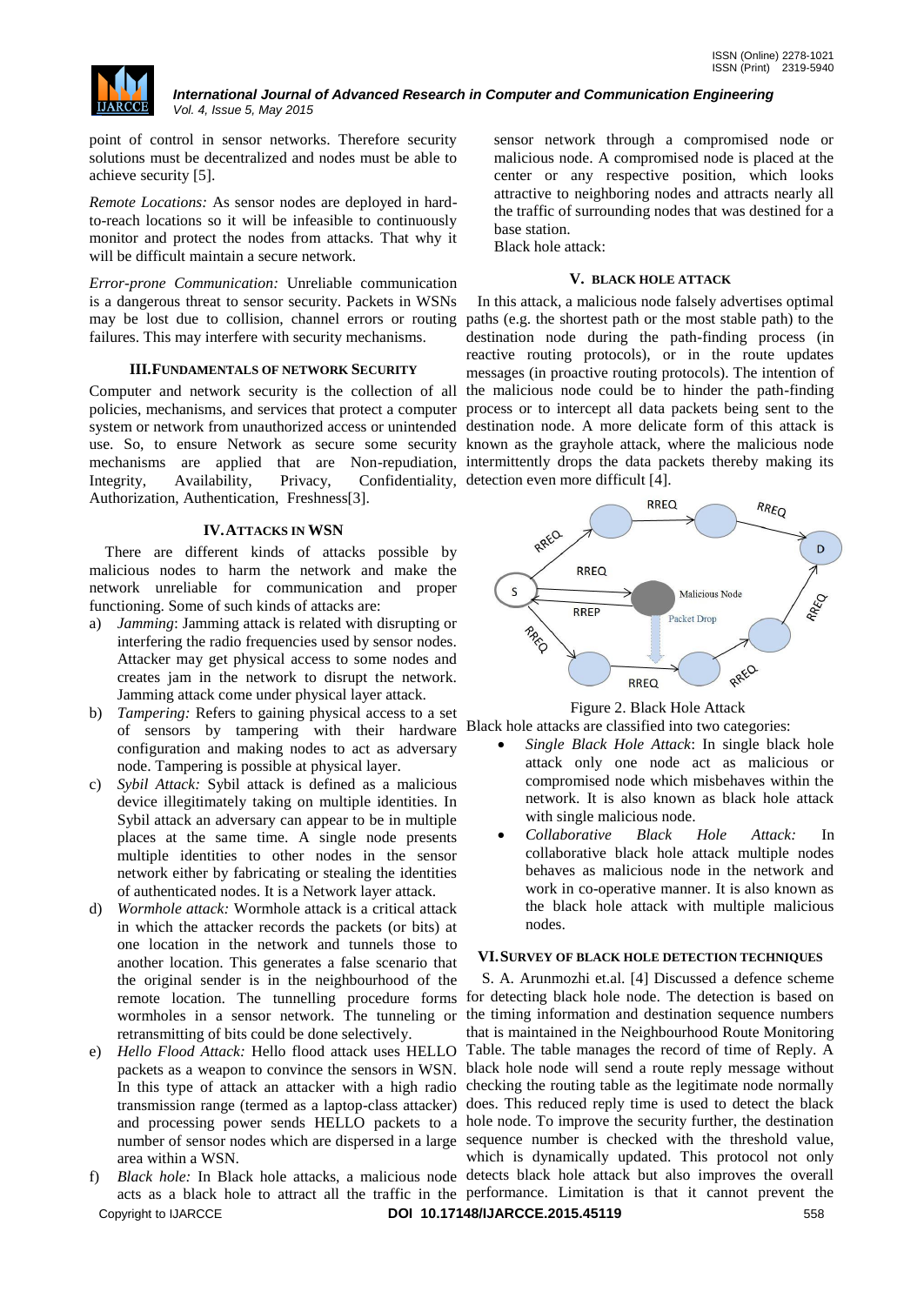

network from co-operative black hole attack because of assumption that black hole node cannot work in group.

routing approach to prevent black hole attack depending detects both the single Black hole attack and the on their trust model with different levels of trust Cooperative Black hole attack. These algorithms first computations. In this approach, black hole attackers are identify black hole nodes from the network and then identified and isolated on context of data forwarding.

preventing black hole attacks in MANETs. It first nodes in case when the node is not idle but it can also employee's a powerful analytic hierarchy process (AHP) detect the Black hole nodes in case when a node is idle as methodology to elect cluster heads (CHs). Then CHs are well. required to implement the black hole attack prevention scheme to not only detect the existence of black hole proposed trust based mechanism for detection and attacks but also identify the black hole nodes. Positive mitigation of black hole nodes from the network. They point with this scheme is that it is feasible and efficient in have introduced mechanism which detects malicious nodes preventing black hole attacks.

eliminate Black Hole and False Data Injection attacks originator initiated hence there is no need to rely on initiated by the compromised inside nodes and outside intermediate nodes. Trust mechanism malicious nodes respectively using a new acknowledge scheme with low overhead. Advantage with this scheme is formally Analyzed protocol for wireless sensor networks that it can successfully identify and eliminate 100 % black Deployment), which is able to address the problem of hole nodes and ensures more than 99 % packet delivery black hole attacks using formal modeling and proves that with increased network traffic.

*Harsh Pratap Singh and Rashmi Singh* [8] has proposed broadcast synchronization (BS) and relative distance (RD) technique that uses multiple base stations deployed in the method of clock synchronization which is used to prevent network to counter the impact of black holes on data the black hole nodes. BS (Broadcast Synchronization) is transmission their work is based on how to deploy the base very famous technique for clock synchronization process stations for collecting the information gathered by nodes in Mobile-ad hoc Network. This paper has BS technique deployed in hostile environment. Simulation shows packet for removal of cooperative black hole attack. Sometimes delivery ratio was 99% and detection rate was 100% but the detection process for worms is failed in the clock no. of base stations was not optimal. synchronization. In this case this paper imposed another method for black hole detection using Relative Velocity black hole attack by using data routing table that stores distance.

detection system) nodes are deployed in MANETs in order neighbor nodes to get the information about nodes and to detect and prevent selective black hole attacks. The IDS from this information they finds the trust worthy and nodes must be set in sniff mode in order to perform the so-reliable nodes and eliminate the malicious black hole called ABM (Anti-Black hole Mechanism) function, which nodes by rising global alarm to warn the network about is mainly used to estimate a suspicious value of a node malicious nodes. according to the abnormal difference between the routing messages transmitted from the node. When a suspicious avoid denial of service and black hole attack in mobile value exceeds a threshold, an IDS nearby will broadcast a adhoc network. In this the solution to detect the malicious block message, informing all nodes on the network, asking node has been presented, for that all nodes in the network them to cooperatively isolate the malicious node. This are listed together and counter clock is applied to every study employs ns2 to validate the effect of the proposed node and any misbehavior is detected by using RREQ IDS deployment, as IDS nodes can rapidly block a time, Current time, Expire time Source sequence number malicious node, without false positives, if a proper and Destination Sequence number. Malicious nodes are threshold is set. Advantage with this is that it is multipath added to malicious list and when session expires malicious passed protocol and packet loss rate can be decreased to nodes are removed from malicious list because they 11.28% and 14.76%. Drawbacks: Failed at co-operative assume that after some time malicious node stops doing black hole attack detection.

*Muhammad Raza et.al* [10] They have proposed a novel between source and destination.

SwarnaliHazra et.al. [5] proposed a trusted on-demand Distance Vector) Routing protocol. The algorithm can *Fei Shi et.al* [6] provides a cluster-based scheme form of the algorithm is that it not only detects the black hole *NeelamKhemariya et.al [11]*have proposed an algorithm and it is implemented on AODV (Ad hoc on demand remove their entries from the routing table. The advantage

R. TANUJA et al. [7] this article propose technique to packets and without modifying routing table. Detection is *SubhashisBanerjee,MousumiSardar et.al*[12] have from the network without introducing additional control

> *KashifSaghar et.al[13]* have proposed RAEED (Robust RAEED avoids such kind of attacks.

> *SatyajayantMisra et.al[14]* have propose an efficient

*Ming-Yang Su[9]* in this several IDS (intrusion data routing table of nodes and send check packet to the *Sonika Malik et.al [15]* Have proposed the solution to routing information of neighbor nodes. This analyze the

> *Anurag Gupta et.al[16]* Have proposed the solution to malicious activity.

architecture of FRIMM (A Forced Routing Information MEAODV(Modified Enhanced AODV), based on Modification Model) prevents black hole attacks in EAODV(Enhanced AODV).The MEAODV is based on wireless Ad Hoc network by introducing automatic error route discovery process for mitigating black hole effect. It correction in routing information that leads the node to does not have any overhead to the network. The similar select correct path thus secure transmission will take place logic is used as in EAODV but has few different condition *Anishi Gupta [17]* Proposed a new method parameters for checking the RREP message for better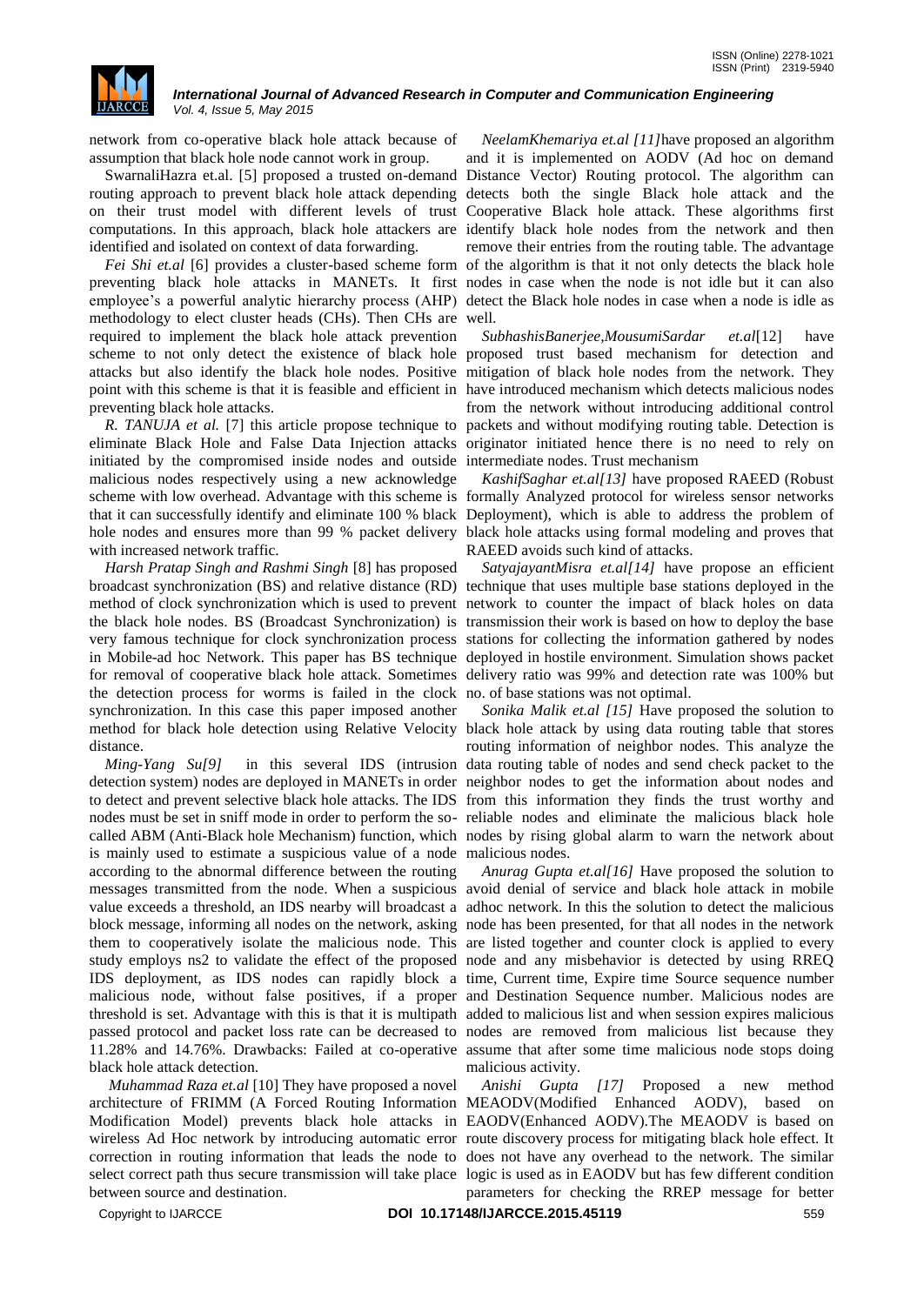

with EAODV and performance delivery ratio is slightly protocol. higher. But negative point is that it does not consider cooperative Black hole attack.

sinkholes in the network. In the first approach, base station increases network lifetime. The author provided a solution samples the residual energy of sensing nodes deployment to black hole attack by a public key encryption through region using a geostatistical method and estimates a Message Digest MD5 cryptographic function with 128 parameter called statistical estimator. Base station utilizes bithash value. While relaying messages from source to this parameter to estimate the presence of energy holes in destination, confidentiality, authenticity and integrity of deployment region using geostatistical frailty survival data packets is to be kept in mind. Nodes are in network in model. Energy holes around the base station are neglected such a way that a node acting as a mobile agent monitors whereas presence of energy holes in rest of the network the activities of neighboring nodes and informs trust ensures occurrence (presence/ existence) of sinkholes in manager about any changes in status of nodes. Trust network. Base station then instructs all of network nodes to manager verifies identity of each node in the network and avoid the suspicious region in their routing to mitigate the intimates to neighbors about the malicious behavior of a attack or ignore it. Second approach is Distributed node if it finds any to keep the network safe. MD5 marks a monitoring method comprising two phases: Distributed node malicious if it uses another node's signature and residual energy query phase and Distributed estimation packets are forwarded to neighbors through alternate route. and detection phase. Distributed monitoring method Providing energy externally increases network lifetime, detects region with lower average residual energy level packet delivery ratio, as well as throughput. and applies a mitigation method to eliminate sinkholes.

Black Hole Attack Security Model (GBHASM) to prevent hole nodes launched over AODV in mobile adhoc grouped black hole attacks in Ad hoc On-demand Distance networks. This scheme utilizes a trust value defined by vector (AODV) protocol in wireless ad hoc networks. This every node on its neighbors. Initially all neighbors are model is based on two modules. First module describes assigned max\_trust value and a timer is set with each data how a new node becomes member of network. After packet. A node does not communicate with its neighbor if having joined the network, this node is assigned node code neighbor's trust value is less than min trust. The node (NC) pkk1 and pkk2. When node requests for shortest path checks by listening to wireless transmission whether have to destination with a packet having pkk2, then each node been received by next hop before timer expires. If node matches Node Code pkk1 with pkk2. If they match within could not hear wireless transmission of next hop, it reduces Time to Live (TTL), routing information is shared with trust value of next hop and broadcasts this information to intermediate node otherwise packet is forwarded to next all nodes in network so that they can update their routing node. This model has low delay and high performance.

called Watchdog AODV mechanism to form detect black min\_trust. All nodes in network put such a node in their hole nodes in mobile adhocnetworks.In this method nodes blacklist table. In this way, all blackhole nodes get act as watchdogs monitor their neighbors locally using eliminated from the network. Packet delivery ratio gets control messages by listening to all nodes within improved as black hole nodes are detected and removed transmission range to detect misbehaving as well as from the network. black hole node. Black hole node once detected, is excluded from the path of transmitting messages. algorithm to detect and mitigate black hole attack on Limitation of Watchdog AODV is that it is vulnerable to AODV by taking packet drop reasons into consideration attack of two consecutive nodes. It can monitor only first before declaring a trusted node as black hole node. Each node while the consecutive node performs attack. node monitors the behavior of its neighbor by listening to Watchdog AODV has higher packet delivery ratio and packet transmission wirelessly. Every node compares the lower overhead than AODV.

*M. Mohanpriya, I. Krishanamurthi [21]* presented information. The nodes monitor the control packets as well Modified Dynamic Source Routing protocol (MDSR) to as data packets to prevent selective dropping. When packet detect and prevent selective black hole attack by analyzing dropping reaches to a threshold then before declaring a forwarding behavior of nodes. This approach detects the node to be malicious the algorithm first checks whether presence of gray hole attackers in source route based on suspected node is destination or not. It also checks packet difference between number of packets source node sends drop reasons such as Time to live (TTL) and residual and number of packets that are actually received by energy. If suspected node is detected to be a black hole, its destination. IDS nodes deployed in network broadcast the id is broadcasted to all other nodes in network so that block message to all nodes and then suspected malicious malicious node can be avoided in routing process. Secure nodes are isolated from the routing path as well as AODV shows better performance in terms of throughput network. Advantages of MDSR are that it reduces packet and delay as compared to existing AODV. drop ratio by 64 % but increased overhead ratio by 8

route discovery mechanism. Performance is compared %.MDSR has less end to end delay as compared to DSR

H.Shafieiet.al[18] proposed two techniques to detect energy to sensor nodes externally through batteries that *S. Vidhyaand T. Sasilatha [23]* proposed a black hole detection scheme in wireless sensor network by adding

*S. S. Bajwa and M. K. Khan [19]* proposed Grouped based detection mechanism to detect and eliminate black Varshney et al., [20] proposed a monitoring method trust value goes on decreasing and becomes less than *N. Chaudhary and L. Tharani [24]* proposed a Timer tables. If node's next hop continues to drop packets, its

> *Siddiqua et al., [25]* proposed a secure knowledge neighbor information with its knowledge table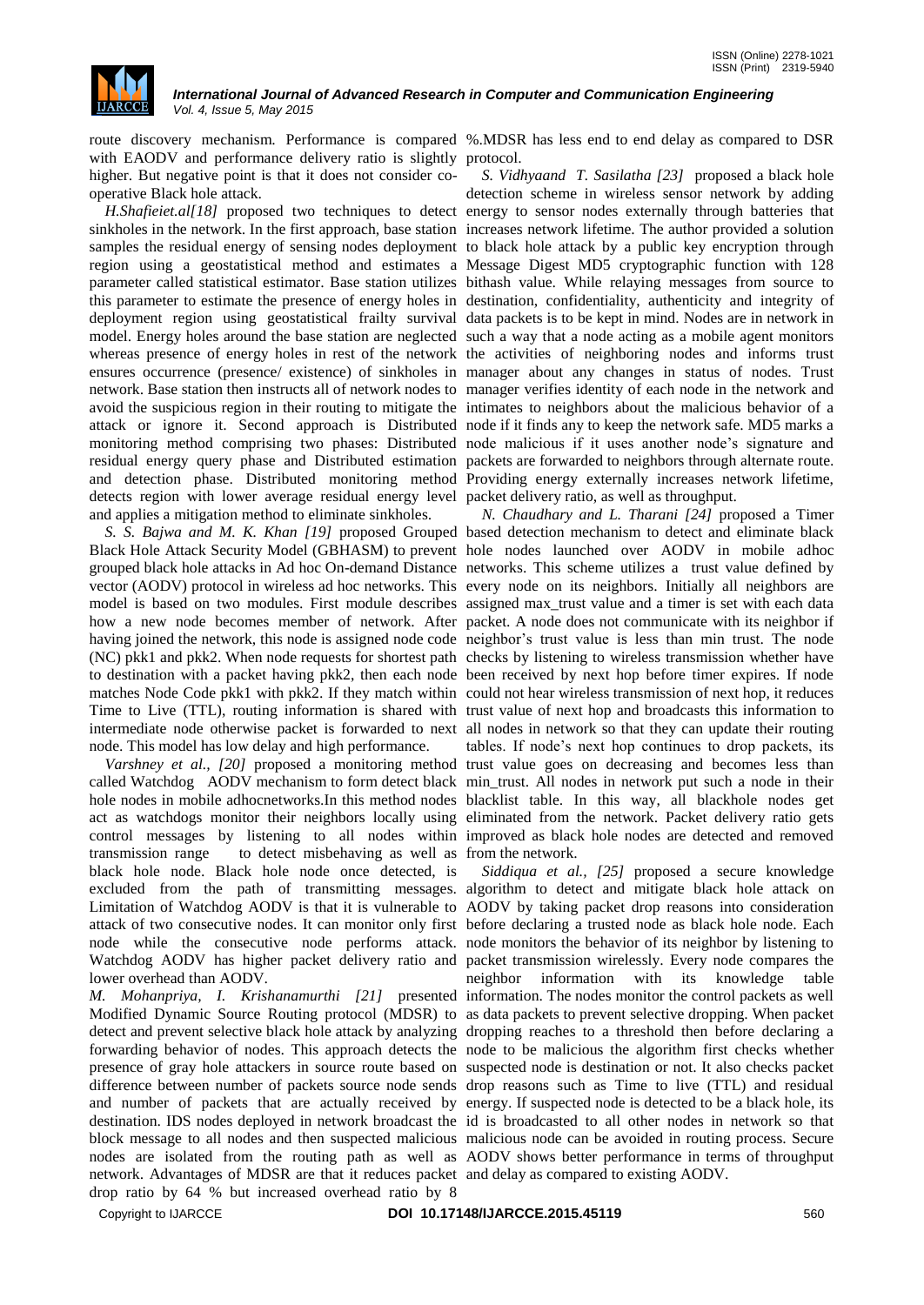

## **VII. COMPARISON**

Various techniques are discussed based on various criteria, which are base routing protocol used, Modifies routing table or not, new control packets introduced or not, type of  $_{[2]}$ black hole detected and simulation tool used.

|     | ST. | <b>Lechnique</b>             | Kouting       |                | Modifies       | Леп            | Simulation      | Performance Matrices                                       | <b>Kesults</b>                                                                                           | Year |
|-----|-----|------------------------------|---------------|----------------|----------------|----------------|-----------------|------------------------------------------------------------|----------------------------------------------------------------------------------------------------------|------|
| No. |     |                              | Protocol      |                | Routing        | Control        | TOOL            |                                                            |                                                                                                          |      |
|     |     |                              | Used          |                | Table          | Packets        |                 |                                                            |                                                                                                          |      |
|     |     |                              |               |                | (YES/NO)       | (YES/NO)       |                 |                                                            |                                                                                                          |      |
|     |     | 1. NRMT <sup>[4]</sup>       | AODV          |                | <b>YES</b>     | YES            | NS <sub>2</sub> | Routing overhead, PDR,                                     | Network Performance Improved                                                                             | 2012 |
|     |     |                              |               |                |                |                |                 | CPU usage, Memory usage,                                   |                                                                                                          |      |
|     |     |                              |               |                |                |                |                 | Delay                                                      |                                                                                                          |      |
|     |     | 2. CST-AODV[5]               | AODV          |                | YES            | YES            |                 | Packet loss Rate                                           | Packet Loss Rate are negligible                                                                          | 2014 |
|     |     | 3. Cluster Based [6]         | <b>AODV</b>   |                | YES            | N <sub>0</sub> | NS <sub>2</sub> | PDR v/s traffic load                                       | Improved Packet delivery ratio under                                                                     | 2013 |
|     |     |                              |               |                |                |                |                 |                                                            | black hole attack.                                                                                       |      |
|     |     | 4. BHnFDIA [7]               | MAC           |                | N <sub>0</sub> | <b>YES</b>     | MATLAB          | PDR v/s compromised nodes                                  | Gives 100% packet filtering efficiency                                                                   | 2013 |
|     |     |                              |               |                |                |                |                 |                                                            | and 99% packet delivery ratio                                                                            |      |
|     |     | 5. Secure Path Based[8]      | <b>OLSR</b>   |                | YES            | <b>YES</b>     | NS2             | PDR. Jitter                                                | Throughput end to end delay, Effective performance in terms of PDR, 2014<br>Throughput, end to end delay |      |
|     |     |                              | AODV          |                | YES            | YES            | NS <sub>2</sub> | Total packet loss rate                                     | Packet loss reduced to 10.05% and                                                                        | 2011 |
|     |     | 6. IDS Based[9]              |               |                |                |                |                 |                                                            | detection rate 100%                                                                                      |      |
|     |     | 7. FRIMM[10]                 | AODV          |                | YES            | N <sub>0</sub> | ÷,              |                                                            |                                                                                                          | 2011 |
|     |     | 8. Neelam et al [11]         | AODV          |                | NO             | <b>YES</b>     | NS <sub>2</sub> |                                                            | Throughput, PDR, end to end Improve network performance                                                  | 2013 |
|     |     |                              |               |                |                |                |                 | delay                                                      |                                                                                                          |      |
|     |     | 9. Trust Based[12]           | AODV          |                | NO             | NO             |                 | ś                                                          |                                                                                                          | 2013 |
|     |     |                              |               |                |                |                |                 | % of nodes blocked                                         | Robust and lower overhead                                                                                |      |
|     |     | 10. RAEED [13]               | <b>INSENS</b> | YES            |                | NO.            | TOSSIM          |                                                            |                                                                                                          | 2014 |
|     |     | 11. BAMBi[14]                |               |                | N <sub>0</sub> | NO             | Realistic       | Packet delivery success,                                   | Packet delivery ratio is 99% Detection                                                                   | 2011 |
|     |     |                              |               |                |                |                | simulation      | packet delivery failure                                    | ratio is 100%                                                                                            |      |
|     |     | 12. Alarm Based[15]          | AODV          | YES            | YES            |                | NS <sub>2</sub> |                                                            |                                                                                                          |      |
|     |     | 13. DSN Based[16]            | AODV          | YES            | YES            |                | NS <sub>2</sub> | Throughput, end to end delay                               | Better throughput and end to end delay                                                                   | 2015 |
|     |     | 14. MEAODV[17]               | AODV          | YES            | YES            |                | NS <sub>2</sub> | PDR, end to end delay, no.                                 | Better PDR as compared to EAODV                                                                          | 2013 |
|     |     |                              |               |                |                |                |                 | of malicious nodes.                                        |                                                                                                          |      |
|     |     | 15. Geostatistical based[18] | AODV          | N <sub>0</sub> | N <sub>0</sub> |                | $OMNET+$        | False positive false negative Adopted 95% confidence level |                                                                                                          | 2014 |
|     |     | 16. GBHASM[19]               | AODV          | YES            | YES            |                | NS <sub>2</sub> | No. of RREQ and RREP                                       | High performance less delay                                                                              | 2010 |
|     |     |                              |               |                |                |                |                 |                                                            |                                                                                                          |      |
|     |     | 17. Watchdog AODV[20]        | AODV          | YES            | YES            |                | NS <sub>2</sub> |                                                            | PDR, MAC load, end to end Improved PDR and end to end delay                                              | 2014 |
|     |     |                              |               |                |                |                |                 | delay                                                      |                                                                                                          |      |
|     |     | 18. MDSR[21]                 | DSR           | YES            | YES            |                |                 |                                                            | GLOMOSIM Packet drop ratio, end to end Percentage of Packet loss rate is better                          | 2013 |
|     |     |                              |               |                |                |                |                 | delay, PDR, overhead                                       |                                                                                                          |      |
|     |     | 19. ACK based[22]            | AODV          | N <sub>0</sub> | YES            |                | OPNET           |                                                            |                                                                                                          | 2014 |
|     |     | 20. MD5 based[23]            | AODV          | N <sub>0</sub> | N <sub>0</sub> |                | NS <sub>2</sub> |                                                            | PDR, Throughput, end to end Improved overall network performance 2014                                    |      |
|     |     |                              |               |                |                |                |                 | delay                                                      |                                                                                                          |      |
|     |     | 21. Timer based[24]          | AODV          | YES            | YES            |                | EXata-cyber     | PDR v/s no. of attacker                                    | Improved PDR                                                                                             | 2015 |
|     |     | 22. Knowledge based[25]      | AODV          | YES            | YES            |                | NS <sub>2</sub> | PDR v/s no. of malicious                                   | <b>Effective PDR</b>                                                                                     | 2015 |
|     |     |                              |               |                |                |                |                 |                                                            |                                                                                                          |      |

## **VIII. CONCLUSION**

Wireless Sensor Networks are vulnerable to many types [14] of attacks due to deployment of sensor nodes in an unattended environment. These types of networks are suffered from the black hole attack as there is no [15] centralized security management. This paper provided a survey on various countermeasures for black hole attack. In this survey, firstly we have given the security goals of a  $[16]$ network. Next, we have presented some of the possible network layer attacks in WSNs. This survey also gives the tabular analysis of various security mechanisms to prevent network from black hole attack. It is to be believed that this survey will help future researches in developing a good knowledge about the attacks and their countermeasures.

#### **REFERENCES**

- Di Pietro, R., S. Guarino, N. V. Verde, and J. Domingo-Ferrer, "Security in wireless ad-hoc networks–A survey," Computer Communications, Vol. 51, pp. 1-20, 2014.
- Kifayat, Kashif, MadjidMerabti, Qi Shi, and David Llewellyn-Jones. "Security in wireless sensor networks." In Handbook of Information and Communication Security, pp. 513-552. Springer Berlin Heidelberg, 2010.
- [3] Shio Kumar Singh, M P Singh, D K Singh, "A Survey on Network Security and Attack Defense Mechanism For Wireless Sensor Networks", International Journal of Computer Trends and Technology- May to June Issue 2011.
- [4] Arunmozhi, S. A., and Y. Venkataramani. "Black Hole Attack Detection and Performance Improvement in Mobile Ad-Hoc Network." Information Security Journal: A Global Perspective 21, no. 3 (2012): 150-158.
- [5] ] Hazra, Swarnali, and S. K. Setua. "Blackhole Attack Defending Trusted On-Demand Routing in Ad-Hoc Network." In Advanced Computing, Networking and Informatics-Volume 2, pp. 59-66. Springer International Publishing, 2014.
- [6] Shi, Fei, Weijie Liu, Dongxu Jin, and Jooseok Song. "A cluster-based countermeasure against blackhole attacks in MANETs." Telecommunication Systems 57, no. 2 (2014): 119-136.
- [7] Tanuja, R., M. K. Rekha, S. H. Manjula, K. R. Venugopal, S. S. Iyengar, and L. M. Patnaik. "Elimination of black hole and false data injection attacks in wireless sensor networks." In Proceedings of the Third International Conference on Trends in Information, Telecommunication and Computing, pp. 475-482. Springer New York, 2013.
- [8] Singh, Harsh Pratap, and Rashmi Singh. "A mechanism for discovery and prevention of coopeartive black hole attack in mobile ad hoc network using AODV protocol." In Electronics and Communication Systems (ICECS), 2014 International Conference on, pp. 1-8. IEEE, 2014.
- [9] Su, Ming-Yang. "Prevention of selective black hole attacks on mobile ad hoc networks through intrusion detection systems." Computer Communications 34, no. 1 (2011): 107-117.
- [10] Raza, Muhammad, and Syed IrfanHyder. "A forced routing information modification model for preventing black hole attacks in wireless Ad Hoc network." In Applied Sciences and Technology (IBCAST), 2012 9th International Bhurban Conference on, pp. 418- 422. IEEE, 2012.
- [11] Khemariya, Neelam, and Ajay Khuntetha. "An Efficient Algorithm for Detection of Blackhole Attack in AODV based MANETs." International Journal of Computer Applications 66, no. 18 (2013).
- [12] Banerjee, Subhashis, MousumiSardar, and KoushikMajumder. "AODV Based Black-Hole Attack Mitigation in MANET." In Proceedings of the International Conference on Frontiers of Intelligent Computing: Theory and Applications (FICTA) 2013, pp. 345-352. Springer International Publishing, 2014.
- [13] Saghar, Kashif, David Kendall, and Ahmed Bouridane. "Application of formal modeling to detect black hole attacks in wireless sensor network routing protocols." In Applied Sciences and Technology (IBCAST), 2014 11th International Bhurban Conference on, pp. 191-194. IEEE, 2014.
- Misra, Satyajayant, KabiBhattarai, and GuoliangXue. "BAMBi: blackhole attacks mitigation with multiple base stations in wireless sensor networks." InCommunications (ICC), 2011 IEEE International Conference on, pp. 1-5. IEEE, 2011.
- [15] Malik, Sonika, and InduKashyap. "Identifying, Avoidance and Performance Assessment of Black Hole Attack on AODV Protocol in MANET." International Journal of Computer Applications 95, no. 17 (2014): 6-11.
- [16] Gupta, Anurag, Bhupendra Patel, Kamlesh Rana, and Rahul Pradhan. "Improved AODV Performance in DOS and Black Hole Attack Environment." In Computational Intelligence in Data Mining-Volume 2, pp. 541-549. Springer India, 2015.
- [17] Gupta, Anishi. "Department of Computer of Engineering, Delhi Technological University, New Delhi, India." In Computational Intelligence and Computing Research (ICCIC), 2013 IEEE International Conference on, pp. 1-6. IEEE, 2013.
- [18] Taylor, Vincent F., and Daniel T. Fokum. "Mitigating black hole attacks in wireless sensor networks using node-resident expert